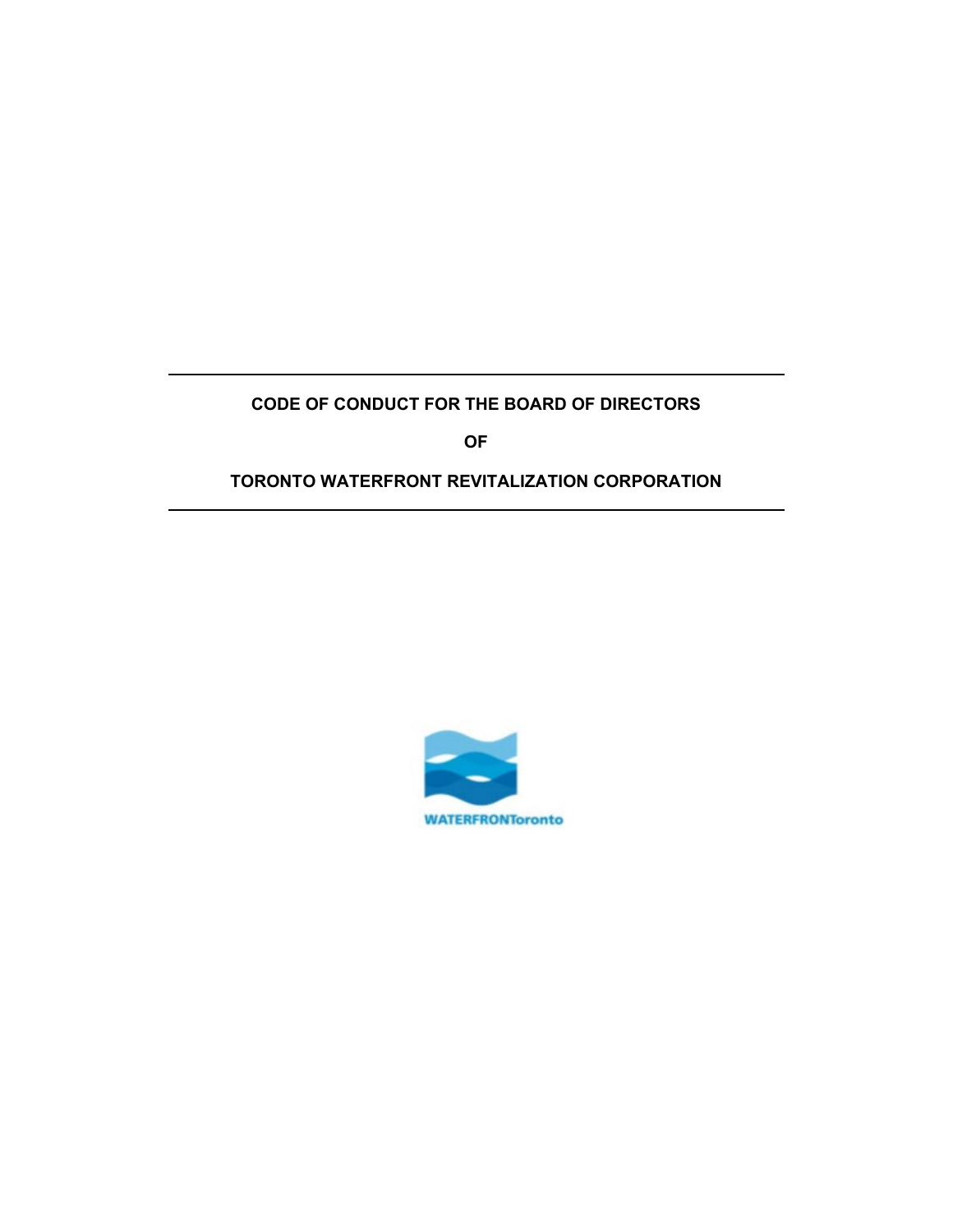

#### **TORONTO WATERFRONT REVITALIZATION CORPORATION**

#### **Code of Conduct for the Board of Directors**

#### **Effective Date: March 25, 2021**

#### **1. INTRODUCTION**

#### **1.1 Who we are**

The Government of Canada, the Province of Ontario, and the City of Toronto created the Toronto Waterfront Revitalization Corporation (the "**Corporation**") to revitalize Toronto's waterfront. The key drivers of the waterfront revitalization are reconnecting people with the waterfront, design excellence, sustainable development and to create new economic growth, new jobs, fiscal sustainability, diverse and dynamic new commercial, residential and recreational communities, new cultural institutions and new parks and green spaces for the public.

The Corporation is governed by the *Toronto Waterfront Revitalization Corporation Act 2002* (the "**Act**"). The Corporation is a corporation funded by three levels of government. These government bodies have provided seed capital for a 25-year mandate to transform 800 hectares (2,000 acres) of brownfield lands on Toronto's waterfront into beautiful, accessible, sustainable, mixed-use communities and dynamic public spaces. A strong, expert, and engaged Board of Directors, appointed by the three levels of government, oversees the strategic direction of the Corporation.

#### **1.2 What is a Code of Conduct?**

This Code of Conduct (this "**Code**") is intended to guide Directors as they perform their role as Directors.

This Code is a set of principles, guidelines, and rules that Directors must use to guide their conduct and decision making. This Code establishes responsibilities for Directors to fulfill and processes to help Directors fulfill their responsibilities.

This Code is based on the principles, values, and ethical standards to which the Corporation and Directors are held.

#### **1.3 Application of this Code**

This Code applies to every Director at all times. Each Director is responsible for behaving in accordance with this Code, even when the Director is not performing official duties for the Board of Directors. Each Director must comply with this Code whether in a boardroom at the Corporation, at work, at leisure, through use of Social Media or at their personal residences. This responsibility begins when the Director is appointed to the Board of Directors and, in the cases described in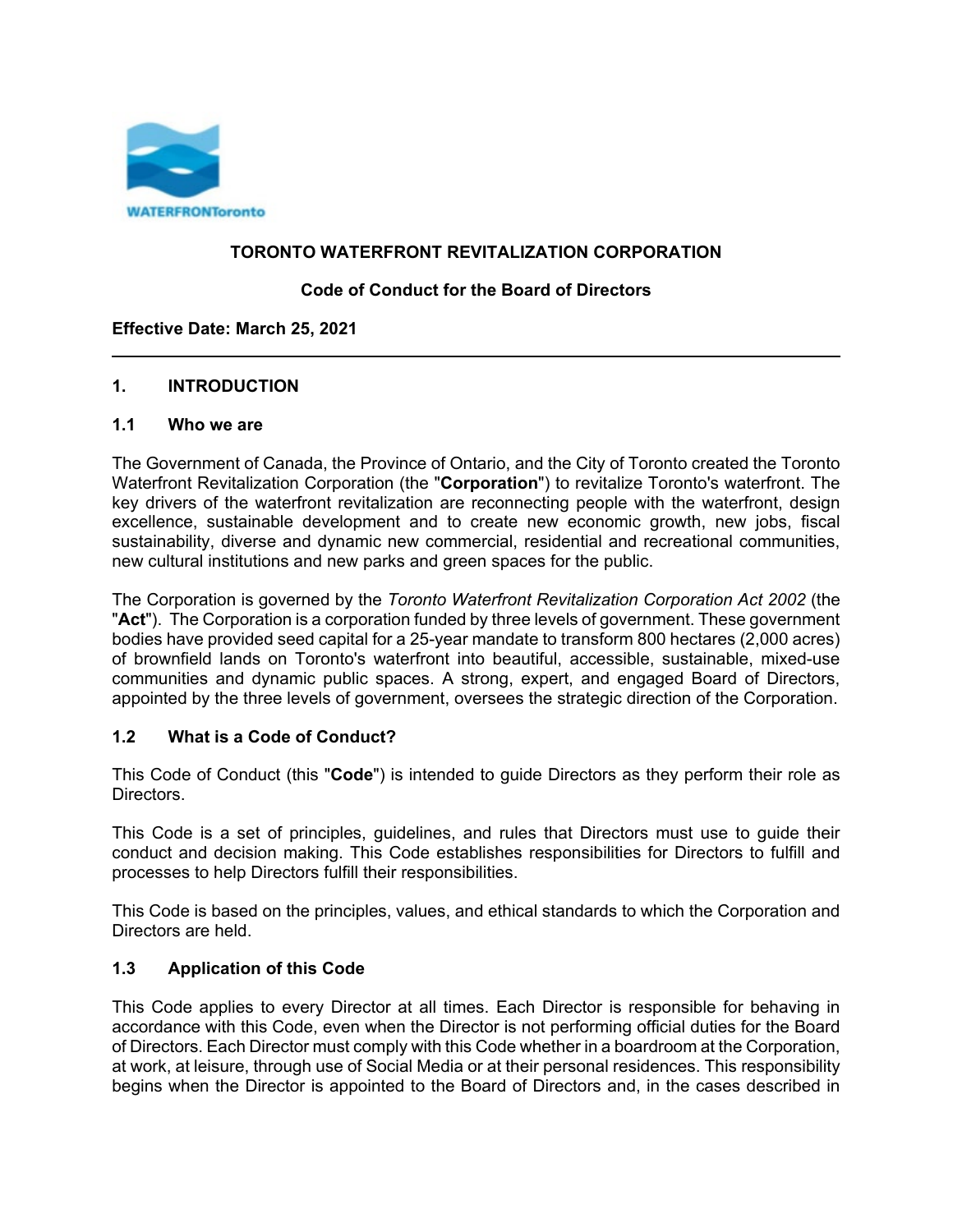Sections 2.2, [2.3,](#page-5-0) [3,](#page-9-0) [4](#page-9-1) and 5, continues even after the Director retires from the Board of Directors or otherwise ceases to be a Director.

This Code relates to the Director's Family Members and to Business Associates in the cases described in Sections [2.2](#page-4-0) to [2.5,](#page-6-0) and [2.7.](#page-6-1)

### **1.4 Definitions**

Certain capitalized terms are defined in Section [8.](#page-12-0)

#### **1.5 Guiding Principles**

The public mandate of the Corporation requires accountability to the public, the preservation of trust and confidence of the public, and that the Corporation acts with efficiency, accountability, economy, fairness, impartiality, and integrity.

In addition to the standards established by this Code, each Director must fulfill the standards of conduct, if any, established by the level of government that appointed the Director to the Board of Directors. This Code supplements, and does not conflict with, the applicable level of government standards of conduct and any terms of appointment.

**The specific rules set out in this Code are illustrative and not exhaustive. Directors must strive to comply with the spirit as well as the letter of this Code and must exercise judgement in applying the principles embodied in this Code to any particular situation. If a Director is unsure of how to comply with this policy, the Director should seek guidance from the Chair of the Board or the General Counsel of the Corporation.**

#### **1.6 Ethical Decision Making**

Directors should consider the following questions as a guide to everyday conduct and decisionmaking as a Director:

- (a) Is the decision or conduct legal? Is it ethical?
- (b) Is the decision or conduct in line with the Corporation's public mandate, objectives, and policies?
- (c) Is the decision or conduct consistent with the goal of the Corporation to be open, inclusive and accepting, and free from any forms of discrimination, aggression, or other inappropriate or harmful conduct?
- (d) Is there a Conflict of Interest that should be disclosed? If a Director is uncertain whether a Conflict of Interest exists, the Director should report it pursuant to Section [2.9](#page-7-0) below.

# **1.7 Honesty and Integrity**

The fundamental relationship between the Directors and the Corporation must be one of trust. The Corporation expects Directors to observe the highest business and ethical standards, including honesty and integrity, freedom from discrimination, harassment, or other harmful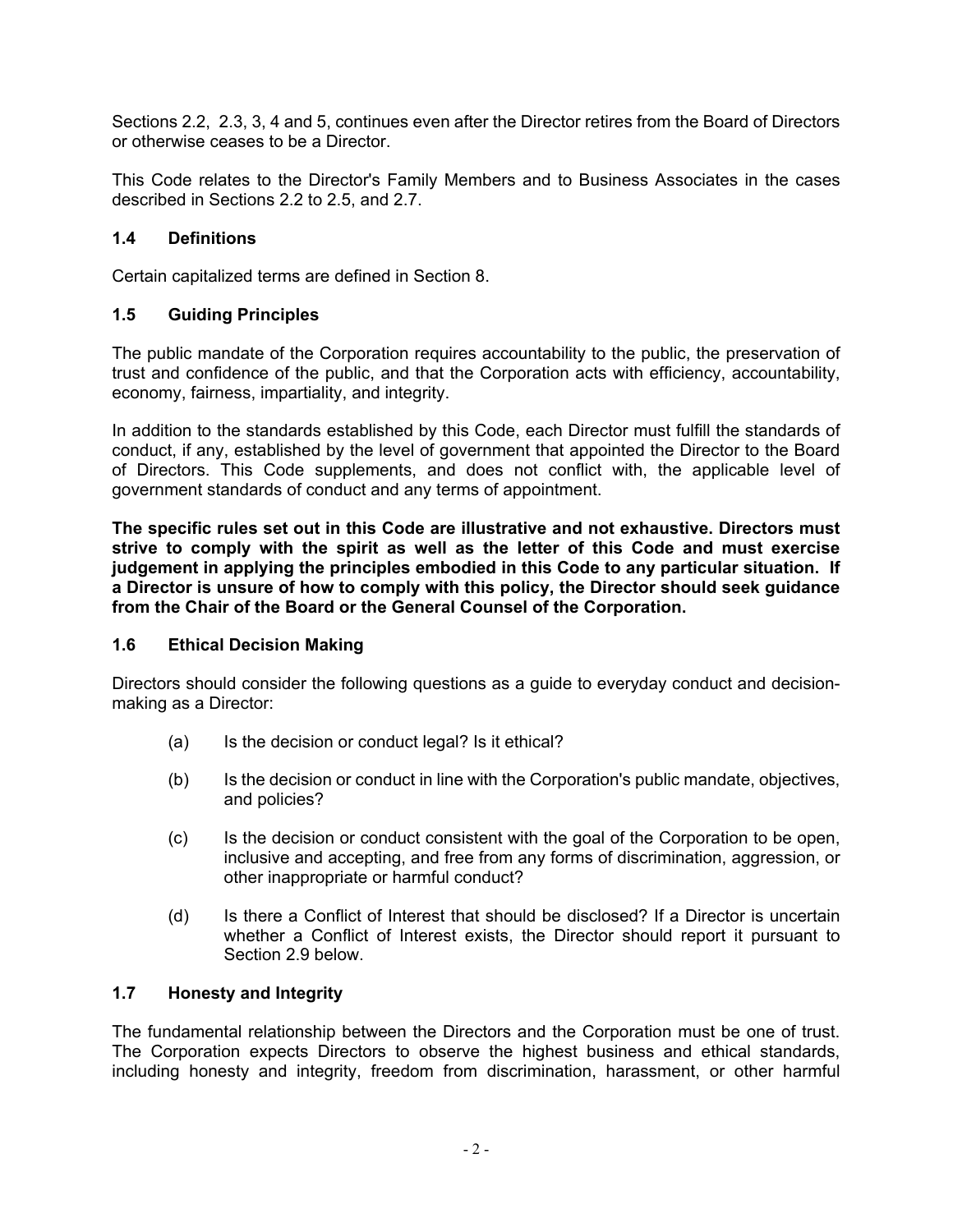conduct and refraining from engaging in conduct which embarrasses the Corporation or makes the Corporation subject to ridicule.

### **1.8 Duty to Act in the Best Interests of the Corporation and Duty to Disclose Important Information**

Directors must always make decisions honestly and in good faith, act in the best interests of the Corporation and in accordance with their fiduciary obligations, and exercise the care, diligence and skill that a reasonably prudent person would exercise in comparable circumstances. This duty requires that Directors prioritize the interests of the Corporation over the interests of themselves and all other persons and other organizations, including the level of government that appointed the Director to the Board of Directors. Directors' obligations to the Corporation include a duty to disclose information that comes to their knowledge that could reasonably be considered to impact the important interests of the Corporation. The application of these obligations to the facts is often complicated. Directors should feel free to seek guidance, in confidence, from the Chair of the Board or the General Counsel of the Corporation.

# **1.9 Compliance with Policies of the Corporation**

Directors must comply with the policies of the Corporation that apply to them and of which they have been made aware. The Corporation or the Board of Directors may create new policies and update existing policies that are applicable to the Directors. Up to date copies of applicable policies will be provided to the Board of Directors.

If a Director is unsure of how to comply with a policy, the Director should seek guidance from the Chair of the Board or the General Counsel of the Corporation.

## **1.10 Follow the Law**

Directors must always follow the law, including federal, provincial, and municipal law. Directors must not instruct or encourage others to commit an illegal or improper act, especially if the act involves the Corporation in any way. Directors have a responsibility to familiarize themselves with legislation and regulations that apply to their directorship. Directors should seek legal advice where appropriate.

## <span id="page-3-0"></span>**2. CONFLICTS OF INTEREST**

## **2.1 What is a Conflict of Interest?**

A Conflict of Interest is a situation where any interest or desire of a Director may compete or appear to compete with the best interests of the Corporation. It is any situation that could appear to improperly influence the decision making of a Director. A conflict situation can arise where a Director, a Director's Family Member or Business Associate (a) has a personal interest that might interfere or appear to interfere with the Corporation's interests or the Director's duty to the Corporation (b) chooses or may appear to have chosen a personal interest over the interests of the Corporation, or (c) takes actions or has interests that may make it difficult or appear to make it difficult to perform her or her work objectively and effectively.

Appearances matter in the context of Conflicts of Interest. The appearance or perception of a Conflict of Interest is a Conflict of Interest situation, even if the Director does not believe that a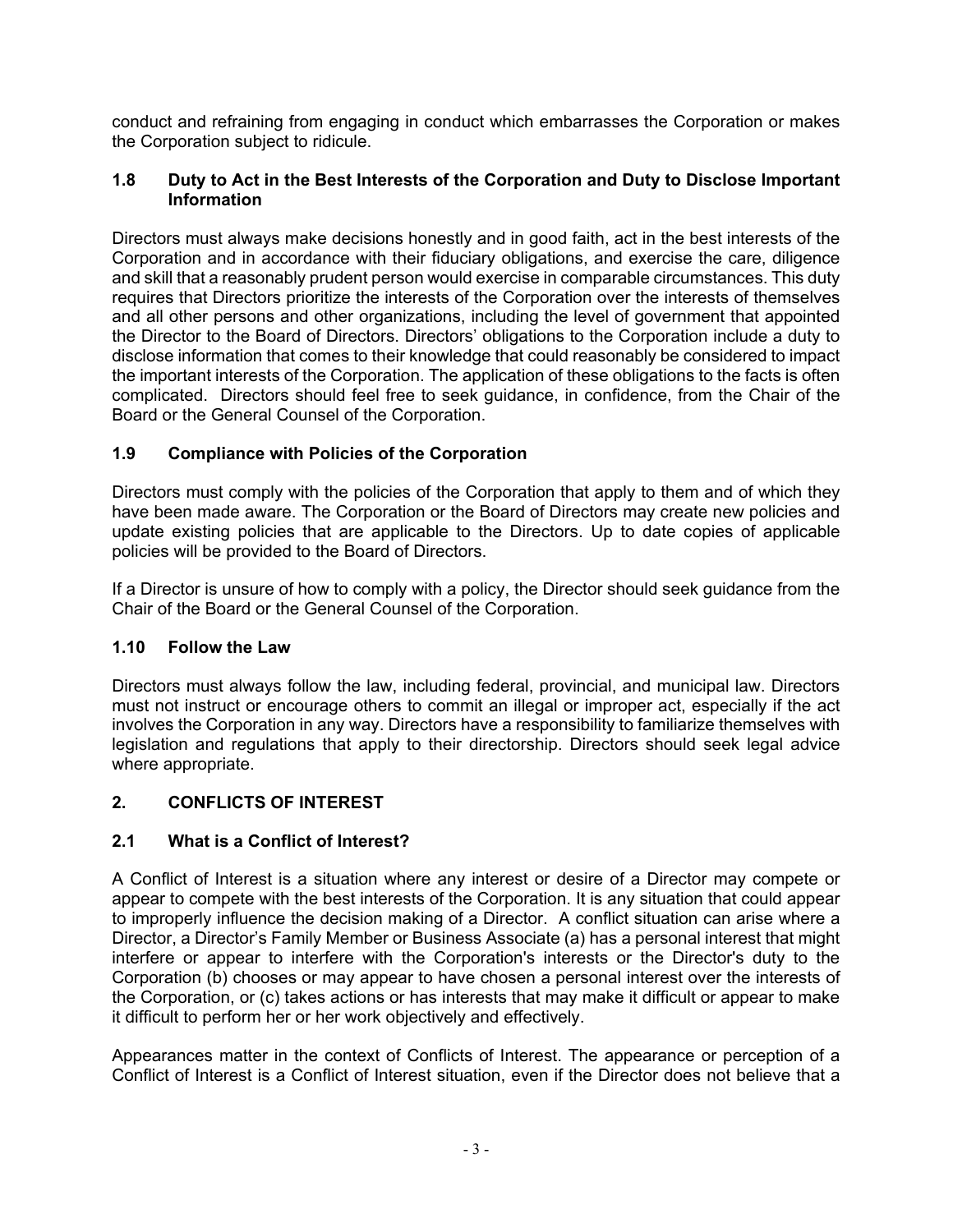real Conflict of Interest exists. If a Director is unsure whether a situation may present a Conflict of Interest, the Director should consult the Ethics Official.

The following is an example of a hypothetical Conflict of Interest. Imagine that the Corporation puts out a request for proposal (RFP) for the supply of a product. Two suppliers respond to the RFP and tender bids. Imagine that both suppliers, their products, and their bids are similar. Except that the bid by one supplier is at a more attractive price for the Corporation, and a Family Member of a Director owns the supplier that tendered the other bid. Here, the Director would have a Conflict of Interest between promoting the best interests of the Corporation, on the one hand, and supporting the Family Member-owned supplier, on the other hand.

There are many types of interests of Directors that may create Conflict of Interest situations, including business interests, personal relationships, and others. But all Conflicts of Interest have the potential to undermine the performance by the Director of their duty to make decisions and act in the best interests of the Corporation, and to embarrass and undermine the Corporation.

Section [2.2](#page-4-0) to [2.8](#page-7-1) are examples of Conflict of Interest situations. Directors must report all Conflict of Interest situations to the Ethics Official, even if the situations are not specifically addressed in or prohibited by these examples or this Code. Directors should use their judgement and the principles and guidelines set out in this Code to identify Conflict of Interest situations that are not specifically addressed in or prohibited by this Code.

### <span id="page-4-0"></span>**2.2 Procurement**

Procurement is the process by which the Corporation purchases, licenses, or obtains goods, products, services, and anything else. It is essential that all Directors and suppliers who have procurement-related Conflicts of Interest report the Conflicts of Interest to the Ethics Official in accordance with Section [2.9.](#page-7-0)

In addition, the Corporation maintains a standalone Procurement Policy in respect of procurement. Directors should read and understand this policy, which is available on the Procurement section of the Corporation website. In particular, Directors should not have unauthorized contact with any proponent seeking to work with the Corporation in respect of that work or be subject to any lobbying efforts in respect of it.

Where a Director, Family Member or Business Associate has a relationship with or interest in a supplier that may be a Conflict of Interest, the supplier may tender bids to the Corporation *ONLY* if:

- (a) the Director reports the Conflict of Interest to the Ethics Official pursuant to Section [2.9;](#page-7-0)
- (b) the supplier reports the Conflict of Interest to the Procurement Manager pursuant to the Procurement Policy;
- (c) the Director absents themselves from discussions about and voting on behalf of the Corporation on matter(s) related to the Conflict of Interest; and
- (d) the Director and Supplier comply with all requirements and conditions as instructed by the Ethics Official pursuant to Section [2.11](#page-8-0) and/or the Procurement Policy, as applicable.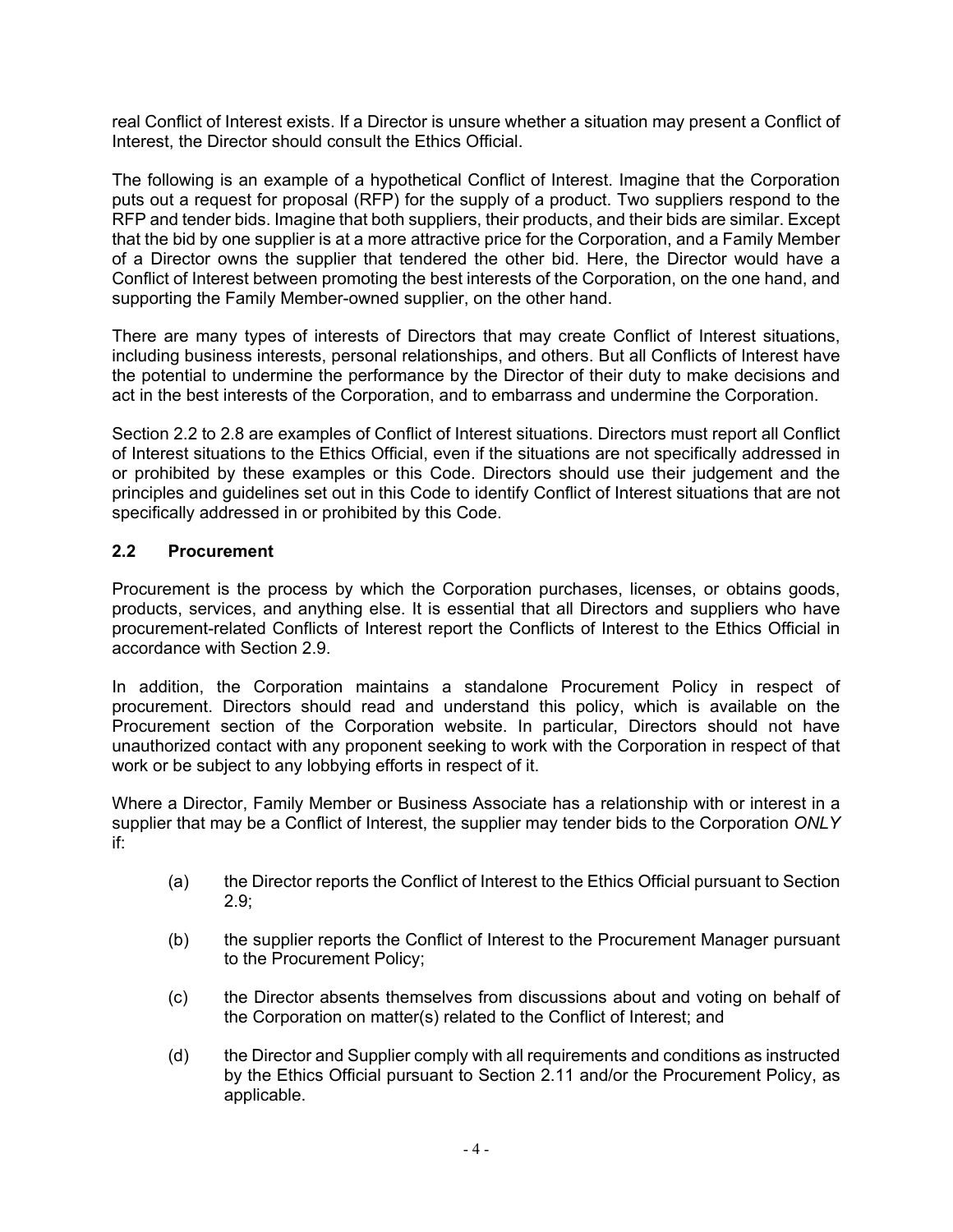### <span id="page-5-0"></span>**2.3 Personal Financial Transactions**

Directors must protect the confidentiality of Confidential Information and must not take advantage of the fact that they have, or have access to, Confidential Information. For example, Directors must not use Confidential Information to achieve a financial advantage for themselves personally, a Family Member, a Business Associate, or any other person. Directors may only use Confidential Information in the best interests of the Corporation.

Misuse of Confidential Information may, in some circumstances, also represent a breach of securities laws relating to trading or tipping and may expose a Director to serious legal consequences.

#### **2.4 Gifts**

The receipt, directly or indirectly, of Gifts by Directors, Family Members, or Business Associates from other parties has risks including the following. It could breach the policy of the Corporation that all suppliers of goods or services are to have access to the Corporation on equal terms. It could generate a Conflict of Interest situation. To protect against these and other potential risks, Directors:

- (a) must not solicit Gifts in connection with their position as Directors or their association with the Corporation;
- (b) must not accept or receive Gifts as a condition of or inducement to the Corporation doing business with any person, organization, or business;
- (c) must not accept or receive Gifts as an inducement for performing an act associated with the position of Director or in exchange for preferential treatment;
- (d)  $\frac{may}{.}$  accept a Gift, hospitality or entertainment in connection with the official duties of Directors *ONLY* if the Gift, hospitality, or entertainment satisfies all of the following conditions. The Gift, hospitality, or entertainment must:
	- (i) be within the bounds of propriety, normal expression of courtesy, or the normal standards of hospitality;
	- (ii) have a value not exceeding C\$100;
	- (iii) not bring suspicion on the objectivity and impartiality of the Directors;
	- (iv) not compromise the integrity or reputation of the Corporation, or the Directors;
	- (v) not generate a Conflict of Interest situation; and
	- (vi) not be associated with preferential access of any person, business, or organization to the Corporation.

If a Director, Family Member, or Business Associate receives a Gift that would cause the Director to be in breach of any of the above, the Gift must be returned to the donor.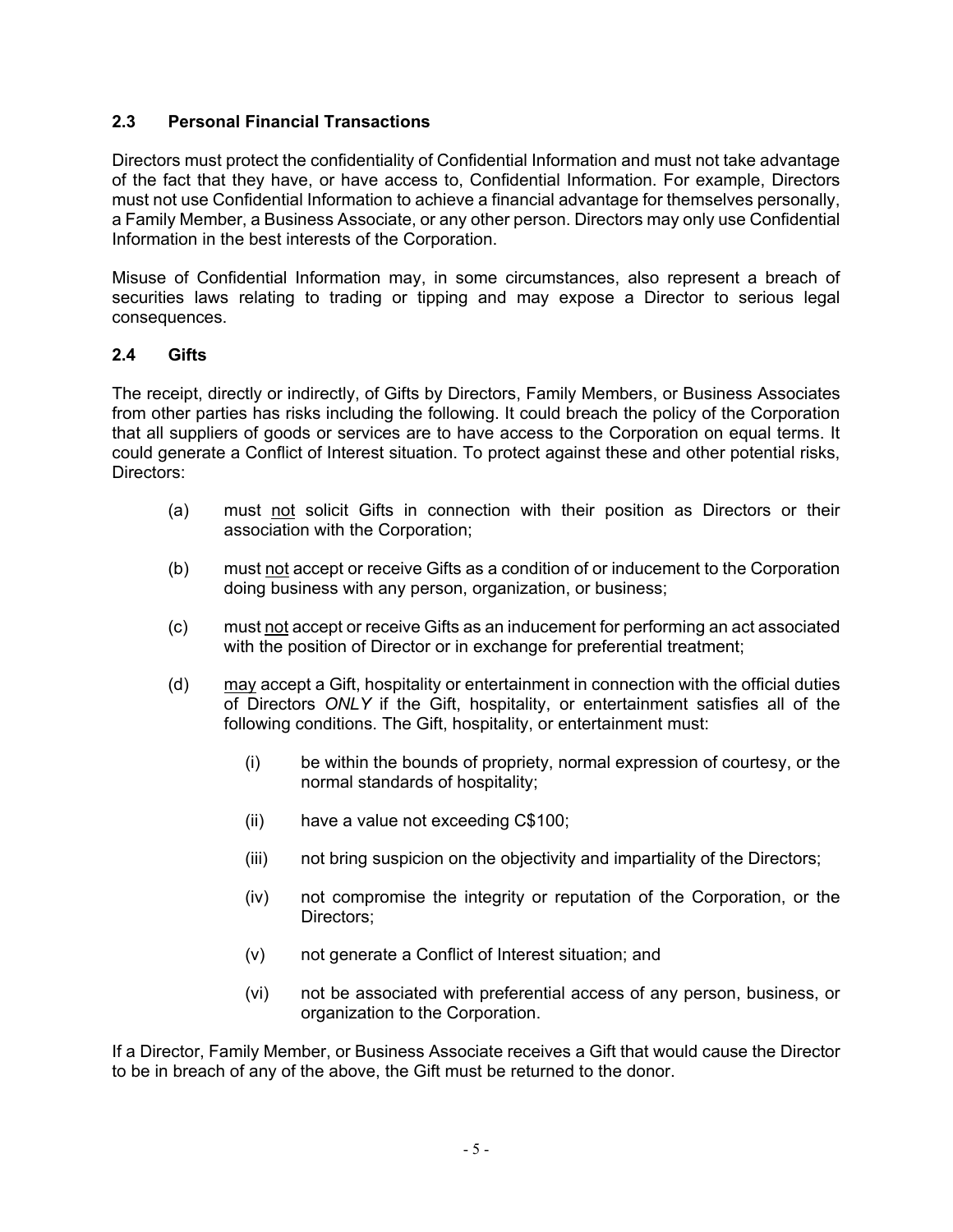Directors must not directly or indirectly give, offer or agree to give or offer to anyone, including an official or employee of the Government of Canada, the Province of Ontario, or the City of Toronto (or knowingly to any Family Member or Business Associate of the official or employee) a Gift as consideration for cooperation, assistance, exercise of influence or an act or omission in connection with any Corporation business or transaction.

## <span id="page-6-0"></span>**2.5 Employment of Family Members and Business Associates**

The employment of a Director's Family Members or Business Associates by the Corporation has risks including the following. It could be perceived as favoritism in hiring or suggest that job applicants do not have equal access to opportunities at the Corporation. It could generate a Conflict of Interest situation. To protect against this and other potential risks, Directors:

- (a) must not participate in the selection process where a Family Member or Business Associate is an applicant;
- (b) must not request that a Family Member or Business Associate be hired or retained;
- (c) must not request that a current or potential supplier of goods or services to the Corporation hire or retain a Family Member or Business Associate, make the business of the Corporation with the supplier conditional on the hiring or retainer, or use the business of the Corporation to induce the supplier to hire or retain a Family Member or Business Associate.

The Corporation will not hire or retain (including as interns or co-op students; whether paid or unpaid) a Family Member or Business Associate of a Director, unless the potential hiring or retainer is reported to and approved by the Ethics Official, and carried out in accordance with all instructions of the Ethics Official, pursuant to Section [2.11.](#page-8-0)

## **2.6 No Misuse of Status as Director**

Directors must not use their status, title, or position as Directors to obtain a Gift or to solicit funds, goods, or services, for themselves personally or for any person, business, or organization, from the Corporation staff of from those contracting or otherwise involved with the Corporation. However, this provision is not intended to otherwise restrict the solicitation of funds, goods, or services from parties in the normal course and in a manner unrelated to and without any influence or benefit from the Director's association with the Corporation.

This means that no Director should use the fact of being a Director as leverage to achieve any benefit for themselves or others, other than for the Corporation.

### <span id="page-6-1"></span>**2.7 Purchasing Condominium Units or Real Estate within the Designated Waterfront Area**

Directors and their Family Members must not lease or purchase, or negotiate for the lease or purchase of, any interest in or deriving from real estate that is located in or adjacent to the Designated Waterfront Area, unless they (i) first report the same to the Ethics Official, and (ii) are granted prior written permission to do so by the Ethics Official.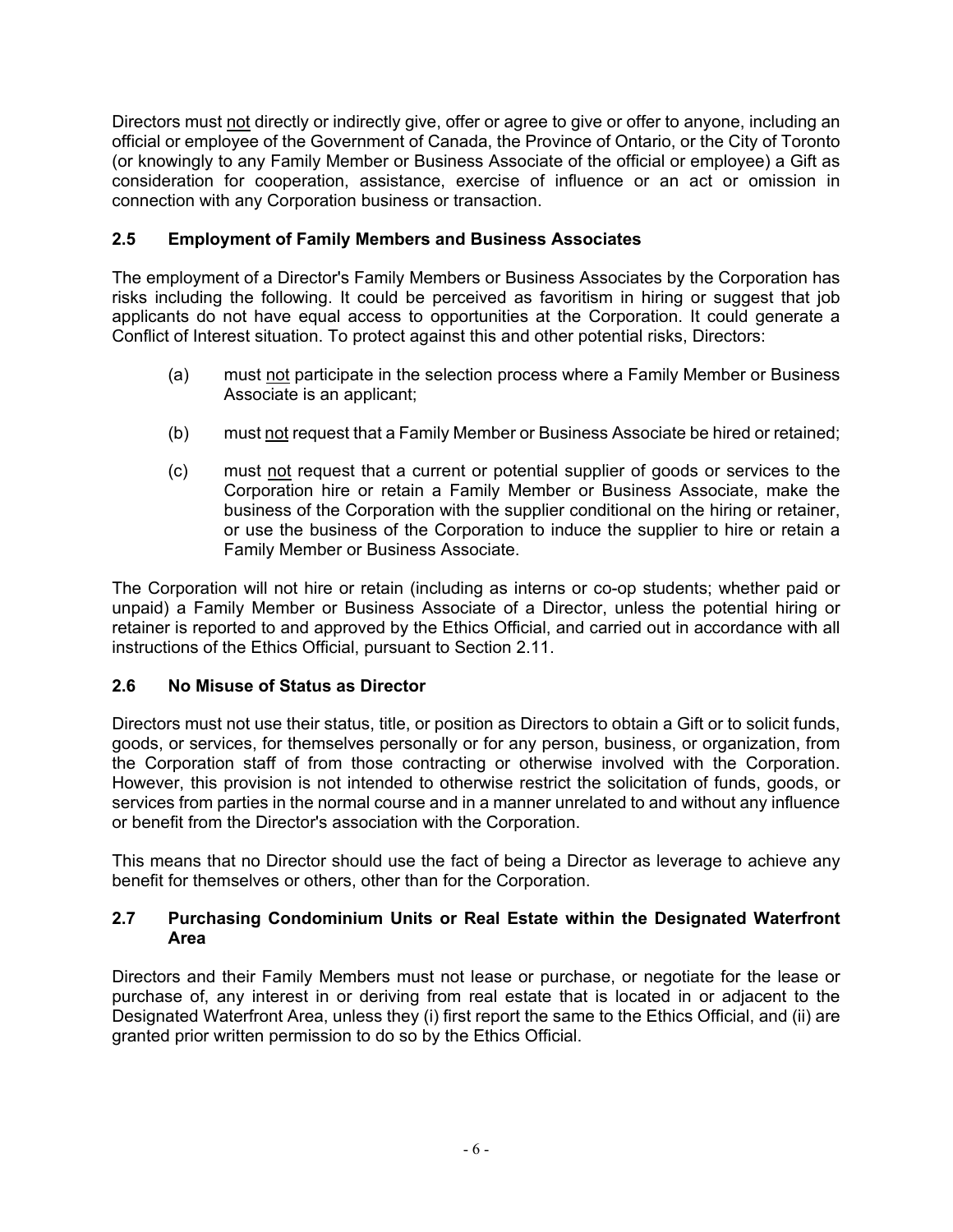For certainty, a Conflict of Interest exists if any Director, Family Member or Business Associate will benefit from any delivery incentives such as "early bird" pricing, other discounts, or preferential positioning on sale prospects lists that are not then generally available to the public.

Directors are also required to disclose to the Board of Directors the proposed acquisition, holding or disposition of any interest in real estate that is within or adjacent to the Designated Waterfront Area, by themselves, their Family Members and Business Associates.

## <span id="page-7-1"></span>**2.8 Use of the Corporation's Assets**

Directors must not use or permit others to use any property or assets of the Corporation, including but not limited to Intellectual Property, except for the benefit of the Corporation. Directors must not take or permit others to take any property or assets from the premises of the Corporation, unless the Corporation has authorized them to do so.

## <span id="page-7-0"></span>**2.9 Reporting of Conflicts of Interest**

Individuals are often appointed as Directors because they have experience that is relevant to the business of the Corporation, and it is often because of their experience that Directors may find themselves in a Conflict of Interest situation.

Directors must declare and report all Conflicts of Interest:

- (a) *When they become Directors*  Each Director must immediately report all Conflicts of Interest to the Ethics Official prior to or at the beginning of their term as Director by signing and delivering a Declaration to the Ethics Official. See Section [7.5](#page-12-1) for more on Declarations;
- (b) *At the beginning of every calendar year*  Each Director must report all Conflicts of Interest to the Ethics Official at the beginning of every calendar year by signing and delivering a Declaration to the Ethics Official, whether or not the Conflicts of Interest have been reported previously. See Section [7.5](#page-12-1) for more on Declarations;
- (c) *At the beginning of every Meeting* Each Director must immediately report all Conflicts of Interest arising out of the agenda of a Meeting to the Board of Directors or Committee members at the beginning of every Meeting as applicable (see Section [2.11](#page-8-0) for more on reporting Conflicts of Interest at the beginning of Meetings); and
- (d) When a change in circumstances may raise a Conflict of Interest Each Director must immediately report to the Ethics Official any change in circumstances that may raise a Conflict of Interest as soon as the change occurs.

## **2.10 Meeting Procedures**

Each Director or Committee member must report all of their Conflicts of Interest arising out of a Meeting agenda as soon as the Conflict of Interest is apparent, and in any case at the beginning of every Meeting to the Board of Directors or the Committee, as applicable.

After reporting the Conflict of Interest to the Board of Directors or Committee, as applicable, unless the Ethics Official has granted a Waiver in respect of the Conflict of Interest and subject to any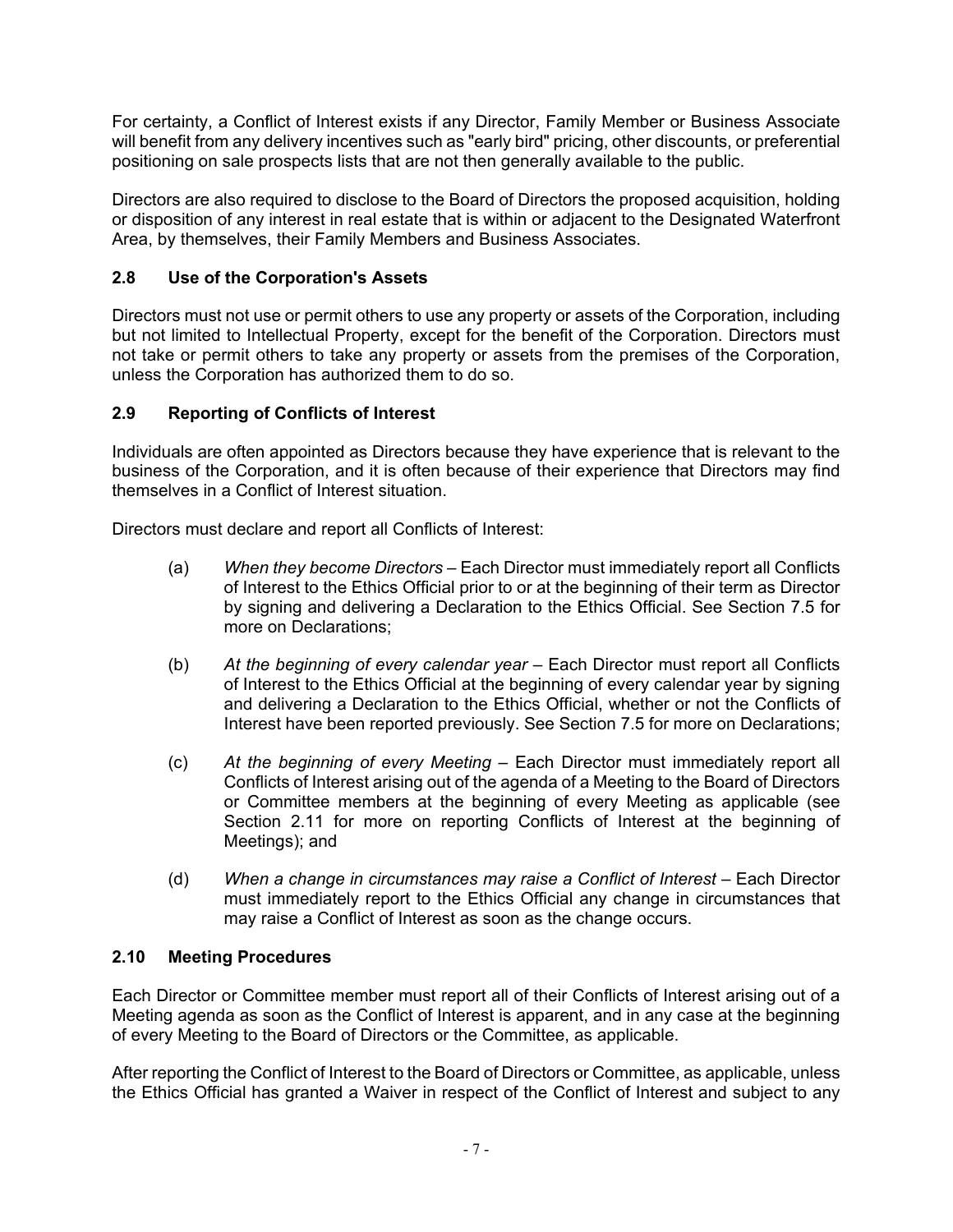conditions the Ethics Official has imposed, the Director or Committee member involved with the Conflict of Interest must:

- (a) absent themself from discussions at the Meeting about, and voting on, any matter relating to their Conflict of Interest, but may participate in the rest of the Meeting and vote on matters that are unrelated to the Conflict of Interest; and
- (b) not be counted for the purposes of determining a quorum for that portion of a Meeting involving deliberations and resolutions on the subject matter of the Conflict of Interest.

However, if the subject matter of the Conflict of Interest is the indemnity of the Director, the insurance available to the Director or the remuneration of the Director, the Director may participate fully in the deliberation and voting, and will be counted for purposes of determining quorum. These are specific exceptions to Conflict of Interest rules that are made in the legislation governing the Corporation and in its best interests.

### <span id="page-8-0"></span>**2.11 Resolution of Conflicts of Interest**

The Ethics Official will investigate and resolve all Conflicts of Interest. The Ethics Official may resolve Conflicts of Interest by:

- (a) determining that there is no actual Conflict of Interest in accordance Section [7.4;](#page-11-0)
- (b) instructing Directors involved with the Conflict of Interest to absent themselves from discussions about, and voting on behalf of the Corporation on, the matter relating to the Conflict of Interest;
- (c) permitting the Director involved with the Conflict of Interest to participate in the situation subject to restrictions or conditions that the Ethics Official considers appropriate in the circumstances;
- (d) Waiving the Conflict of Interest if appropriate and in accordance with Section [7.4;](#page-11-0) and/or
- (e) taking any action that the Ethics Official determines will promote the public mandate and best interests of the Corporation.

If a Conflict of Interest relates to procurement of the Corporation, also refer to Section [2.2](#page-4-0) above.

#### **2.12 Conflicts Register**

The General Counsel will maintain a written Conflicts Register, that may include: (i) Declarations, (ii) information about all reported breaches of this Code, including reports made pursuant to Section [2.9,](#page-7-0) the parties involved, and how the breaches were resolved, including whether Waivers were granted and any prohibitions, sanctions, conditions, and restrictions were imposed, and (iii) other information as the General Counsel may determine.

The Ethics Official will disclose information regarding all Conflicts of Interest to the General Counsel. The General Counsel will provide a report on the Conflicts Register to the Governance Committee at least once in each calendar quarter.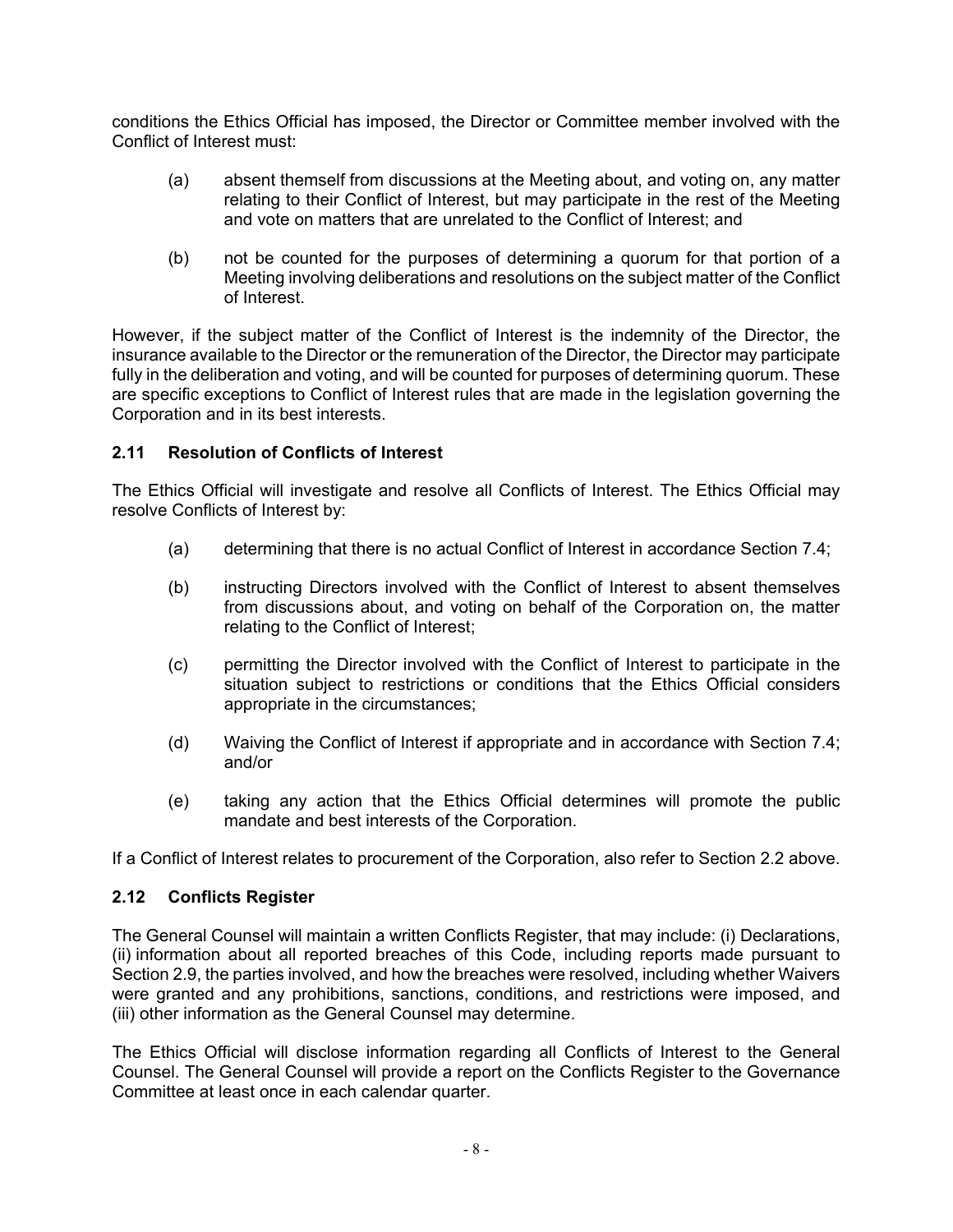## <span id="page-9-0"></span>**3. CONFIDENTIAL INFORMATION**

Directors must use Confidential Information solely for the purpose of performing their duties as Directors of the Corporation and in accordance with, and subject to, the terms and conditions of any confidentiality agreement between the Corporation and the Director.

Directors must not disclose Confidential Information at any time or for any reason, even after ceasing to be a Director, unless required by law or authorized to disclose it by an authorized representative of the Corporation.

Directors must take all reasonable steps to safeguard the confidentiality of all Confidential Information.

### <span id="page-9-1"></span>**4. INTELLECTUAL PROPERTY**

Directors must take all reasonable steps to safeguard the Intellectual Property of the Corporation.

All materials created by and communications involving Directors in connection with their work for the Corporation are the Intellectual Property of the Corporation and owned exclusively by the Corporation.

### **5. PUBLIC STATEMENTS, THE MEDIA & RECORD KEEPING**

#### **5.1 Who Speaks for the Corporation**

Only the Chief Executive Officer, the Chair of the Board, and their designated representatives are authorized to speak on behalf of the Corporation and/or disclose Confidential Information.

#### **5.2 Who Speaks for the Board of Directors**

Only the Chair of the Board and their designated representatives are authorized to speak on behalf of the Board of Directors.

Directors must not make public comments about the Board of Directors or the Corporation, unless the Chair of the Board has authorized the Directors to do so.

#### **5.3 The Media**

Directors must not communicate with or provide information to the media about the Corporation, unless the Chair of the Board has authorized the Directors to do so.

Similarly, Directors must not communicate with or provide information to the media about the Board of Directors or the Corporation, unless the Chair of the Board has authorized the Directors to do so.

#### **5.4 Social Media**

Directors must not communicate about or discuss the Board of Directors or the Corporation on Social Media, unless the Chair of the Board has authorized the Directors to do so.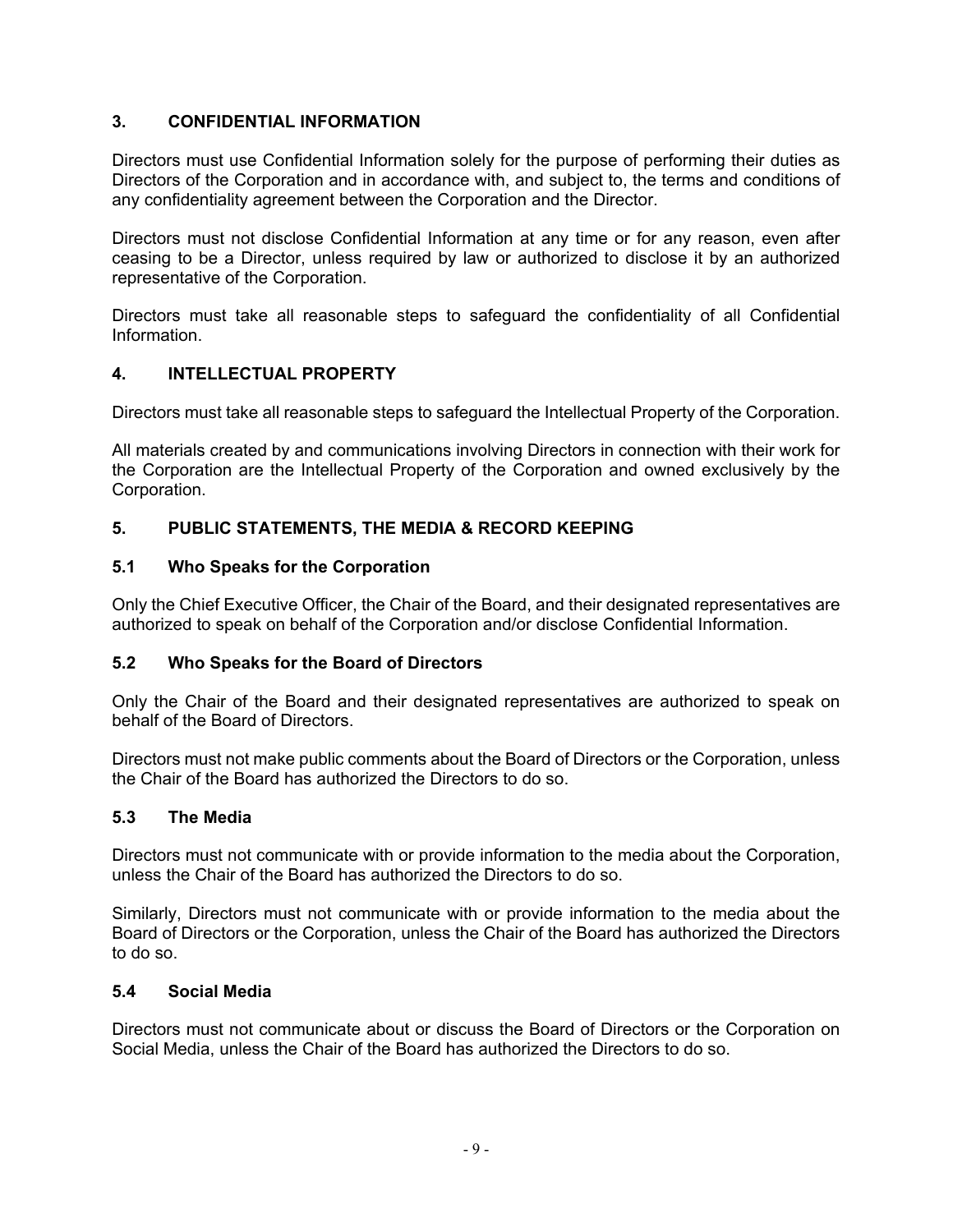## **5.5 Requests for Disclosure**

Directors who receive external requests to disclose Confidential Information or other information about the Corporation must immediately provide the requests to the Chair of the Board or General Counsel of the Corporation, and must not respond to the requests other than to thank the sender and indicate that the request has been forwarded to the Chair of the Board or General Counsel, as applicable.

## **5.6 Minutes of Meetings and Record Keeping**

Directors and Committee members may take notes during Meetings and may retain the notes pending the approval of the official minutes of the Meeting taken by the Secretary of the Meeting, at which time Directors must destroy their notes and all copies made.

Directors must not create or help others to create any false or misleading record of any Meeting or of any other matter relating to the Corporation.

# **6. ACTIVITIES EXTERNAL TO WATERFRONT TORONTO & POLITICS**

The Corporation welcomes Directors to be involved in their communities and with other activities external to the Corporation, including speaking engagements and politics, as Directors may choose.

Except at the request of, or with the authorization of, the Corporation, Directors must not participate in external activities on behalf of the Corporation, as representatives of the Corporation, or as Directors. When Directors participate in the communities and undertake speaking engagements and other activities, they must take steps to clarify that they are doing so in their personal capacity and that their participation does not involve, nor is on behalf of, the Corporation.

## **7. ADMINISTRATION**

## **7.1 Where to go for help**

Directors are encouraged to seek guidance from the Ethics Official if they are unsure whether their conduct breaches this Code.

## **7.2 Breach of this Code**

Compliance with this Code is a key requirement of being a Director. A Director is in breach of this Code when the conduct of the Director fails to comply with any aspect of this Code. A Director is also in breach of this Code if the Director otherwise acts dishonestly or unethically or engages in discrimination or harassment or other conduct that embarrasses the Corporation or makes it subject to ridicule even if the action taken is not specifically addressed in this Code.

A breach of this Code could result in a Director being disciplined, dismissed from the Board of Directors, subject to legal action, and/or receiving negative publicity. The Corporation may, in some instances, be obligated to report a breach of this Code to regulators or law-enforcement authorities.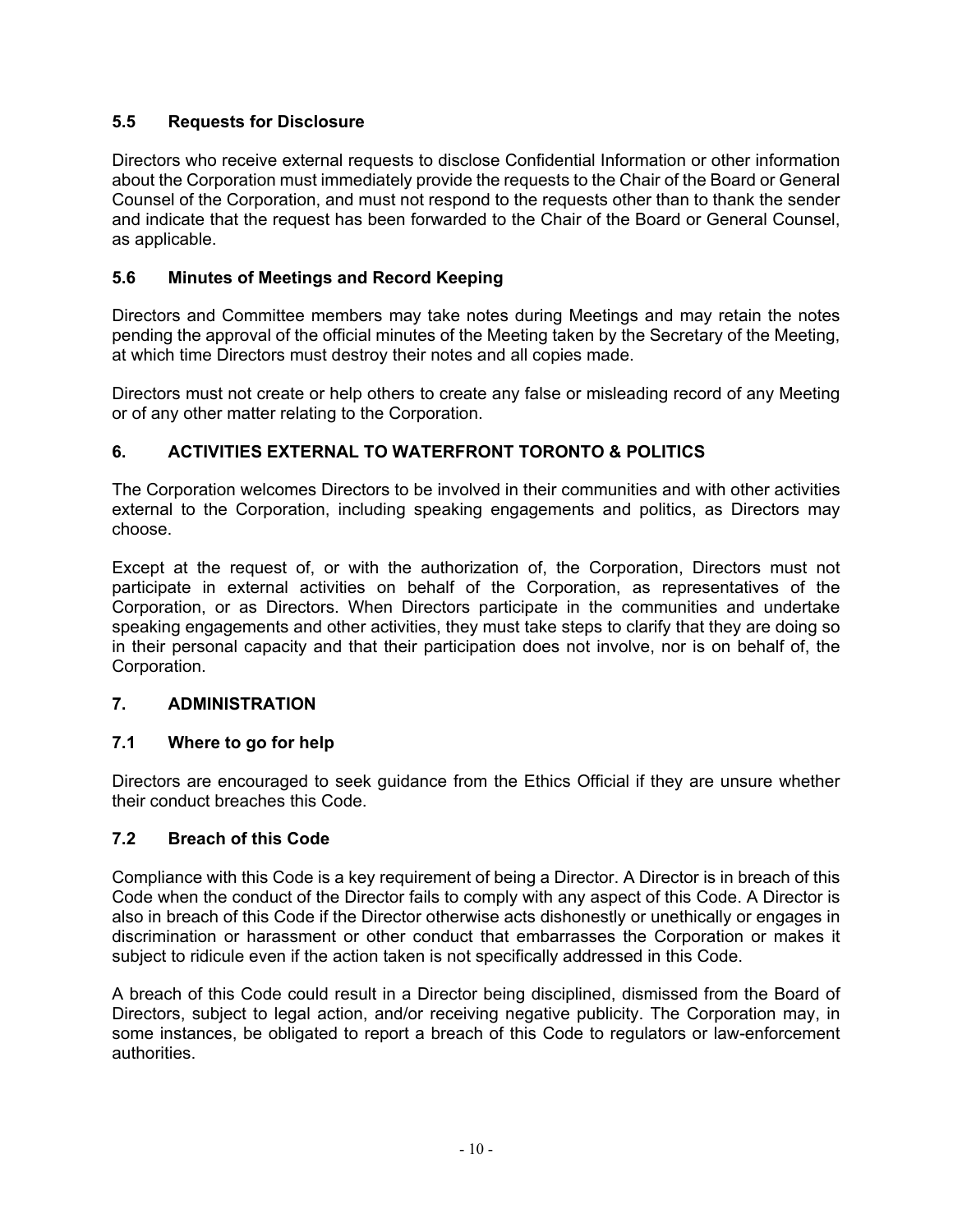## **7.3 Duty to Report Breaches of this Code**

Each Director must report all breaches of this Code to the Ethics Official, including all breaches by the Director or by other Directors.

#### <span id="page-11-0"></span>**7.4 Relief or Waiver**

This Code is not intended to be applied mechanically. There may be limited cases where conduct breaches this Code but a Waiver of the duty to comply with this Code is appropriate to promote the best interests of the Corporation. An example is when a Director has a Conflict of Interest due to the Director owning a minor and passive interest in a supplier of the Corporation, and no other supplier can serve the interests of the Corporation as well as that one.

The Ethics Official is responsible for determining whether a potential breach of the Code (a "Potential Breach") should be Waived and, if so, any conditions that the parties involved and/or others must fulfill.

Continuing with the example above, the Ethics Official may grant a Waiver of the Conflict of Interest involving the Director and the supplier. The supplier may then be permitted to supply the Corporation, but only if the Director and the supplier comply with the conditions that the Ethics Official has imposed.

The Ethics Official must consider the following factors when determining whether to grant a Waiver of a Potential Breach, and, if so, any conditions that must be fulfilled:

- (a) how to promote the best interests of the Corporation;
- (b) how to fulfill the public mandate of the Corporation;
- (c) how to ensure that the Corporation is accountable to the public;
- (d) how to comply with the law and act ethically;
- (e) fairness, both in fact and appearance;
- (f) risk to the reputation of the Corporation;
- (g) the skills, experience, materials, and expertise of the parties involved ;
- (h) the proximity between the Director, Family Member or Business Associate and the circumstances that give rise to the Potential Breach;
- (i) whether the involvement of the Director, Family Member or Business Associate with the circumstances that raise the Potential Breach is active or passive;
- (j) the likelihood that the Potential Breach may result in the existence or exercise of improper influence;
- (k) the monetary or other value associated with the Potential Breach;
- (l) whether procedural mechanisms may resolve the Potential Breach ; and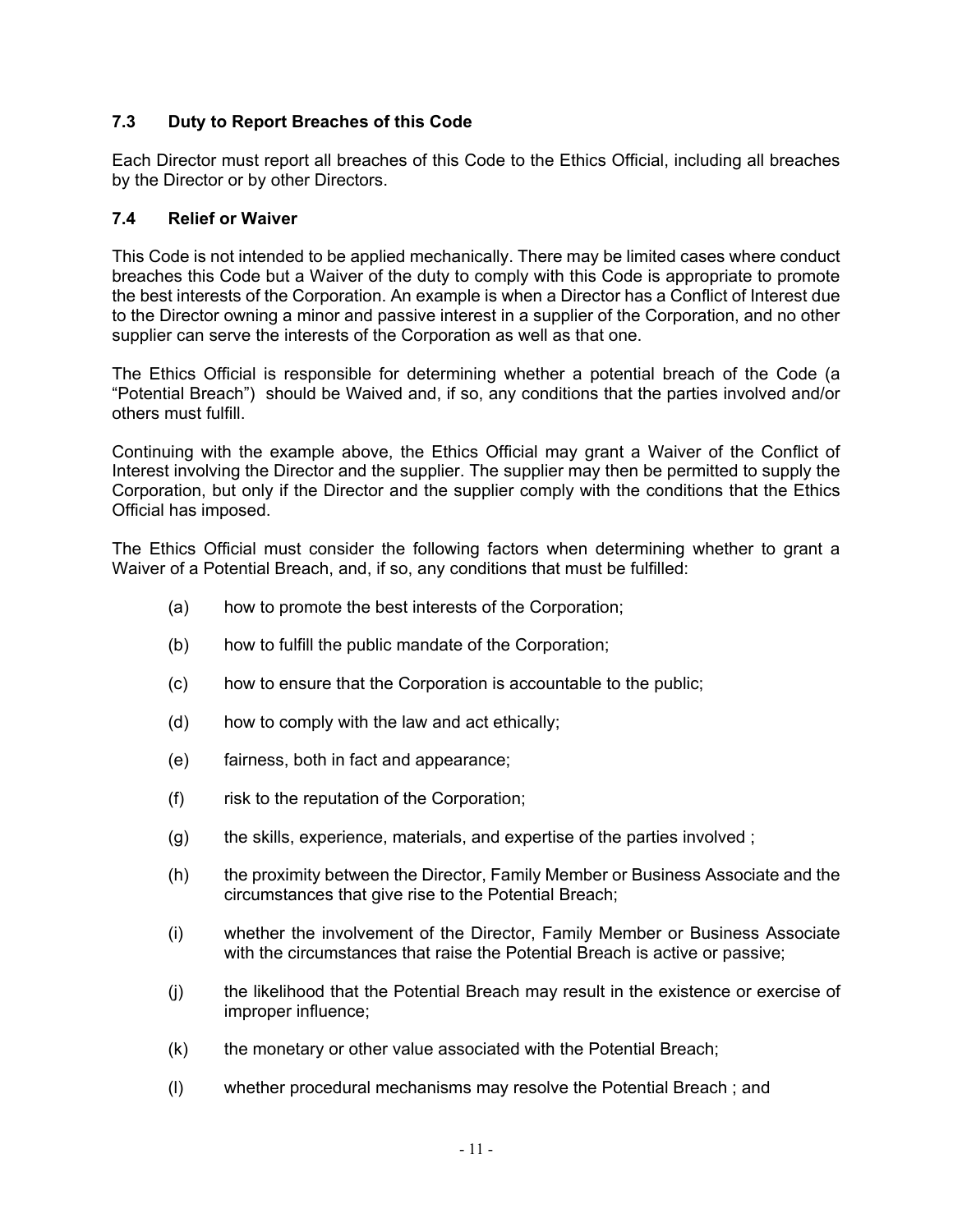(m) any other matter which the Ethics Official may consider appropriate in the circumstances.

There may also be cases where a Director discloses what looks to them to be a Potential Breach, but which the Ethics Official determines to not actually be a breach. In these cases, there is no breach to Waive, and no further action will be required.

### <span id="page-12-1"></span>**7.5 Declaration of Compliance with Code**

At the beginning of the term of the Directorship of each Director and at the beginning of every subsequent year, each Director must acknowledge and declare that they have read and understand this Code, and will fully comply with this Code at all times, by completing, signing and delivering the Declaration to the Ethics Official. The current form of the Declaration is attached as Appendix A to this Code.

Please also refer to Section [2.9](#page-7-0) for rules on the ongoing reporting of Conflicts of Interest.

#### <span id="page-12-0"></span>**8. DEFINITIONS**

For the purposes of this Code:

- (a) "**Business Associate**" means, in respect of a Director, (i) any business partner of the Director or the Family Member, and/or (ii) any business, organization, or entity that the Director, the Family Member, or a business partner of the Director or the Family Member works for, with, owns, or has an interest in.
- (b) "**Board of Directors**" is the board of directors of the Corporation.
- (c) "**Chair of the Board**" is the person who is the chair of the Board of Directors.
- (d) "**Chief Executive Officer**" means the President and Chief Executive Officer of the Corporation, being the senior employee responsible for the management and operation of the Corporation.
- (e) "**Confidential Information**" is information about or related to the Corporation that is not available to the general public and includes information provided by an external source with the expectation that the information will be kept confidential and will be used solely for the purpose for which it was conveyed. It also includes materials that contain or are derived from other Confidential Information.
- (f) "**Committee**" means any committee, sub-committee, or special purpose committee of the Board of Directors.
- (g) "**Conflict of Interest**" means a situation where any interest or matter competes with, could compete with, or appears or could be perceived to compete with, the duty of Directors to always act in and promote the best interests of the Corporation. "Conflict of Interest" is further defined in Section [2.](#page-3-0)
- (h) "**Corporation**" means the Toronto Waterfront Revitalization Corporation, and all successors-at-law.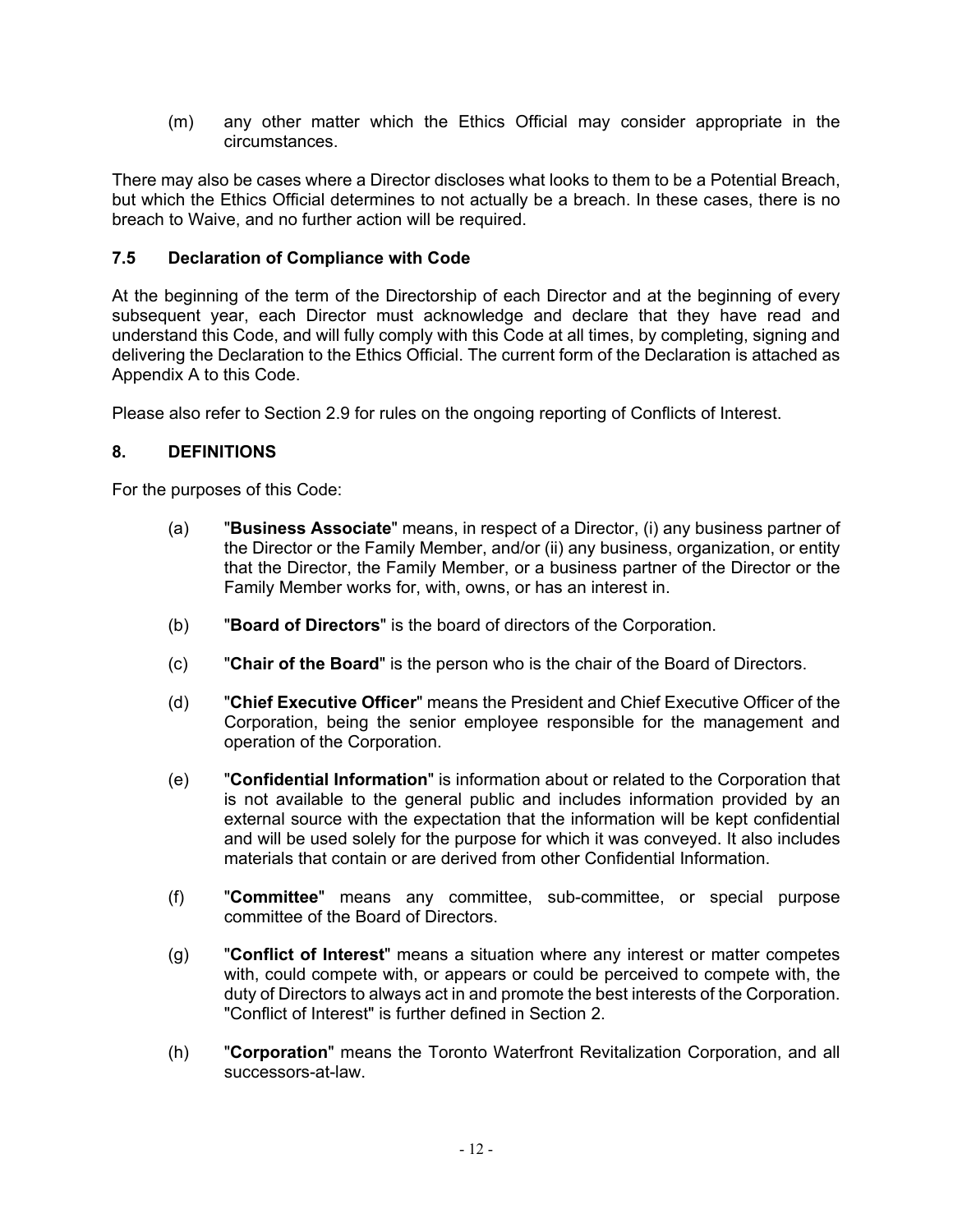- (i) "**Designated Waterfront Area**" is the area defined by regulations made under the *Toronto Waterfront Revitalization Act* in which the Corporation has authority to act.
- (j) "**Director**" is a member of the Board of Directors.
- (k) "**Ethics Official**" means the Chair of the Board, or if the Chair of the Board may have a Conflict of Interest or wishes to delegate the matter, the Governance Committee.
- (l) "**Family Member**" means:
	- (i) spouse, any person to whom the person is married or with whom the person is living in a conjugal relationship outside marriage;
	- (ii) parent, including step-parent and legal guardian;
	- (iii) child, including step-child;
	- (iv) sibling and children of siblings;
	- (v) parents' sibling (aunts/uncles) and their children (cousins);
	- (vi) grandchildren;
	- (vii) father/mother-in-law, brother/sister-in-law, son/daughter-in-law; or
	- (viii) any person who lives with the person on a permanent basis.
- (m) "**Gift**" means any kind of gift, hospitality, entertainment, benefit, reward, favour, influence, or advantage not available to the general public, including but not limited to cash, preferred pricing, loans, securities, commissions, or incentives.
- (n) "**Governance Committee**" means the Committee of the Board, however named, that is responsible for reviewing the corporate governance of the Corporation and the Board (currently the Human Resources, Governance and Stakeholder Relations Committee).
- (o) "**Intellectual Property**" means all forms of intellectual property, including copyright, trademarks, patents, trade secrets, and otherwise, no matter what format the intellectual property is in and whether the intellectual property is registered or unregistered.
- (p) "**Meeting**" means any regular, special or other meeting of the Board of Directors or of a Committee, where,
	- (i) a quorum of members is present; and
	- (ii) members discuss or otherwise deal with any matter in a way that materially advances the business or decision-making of the Board of Directors or **Committee.**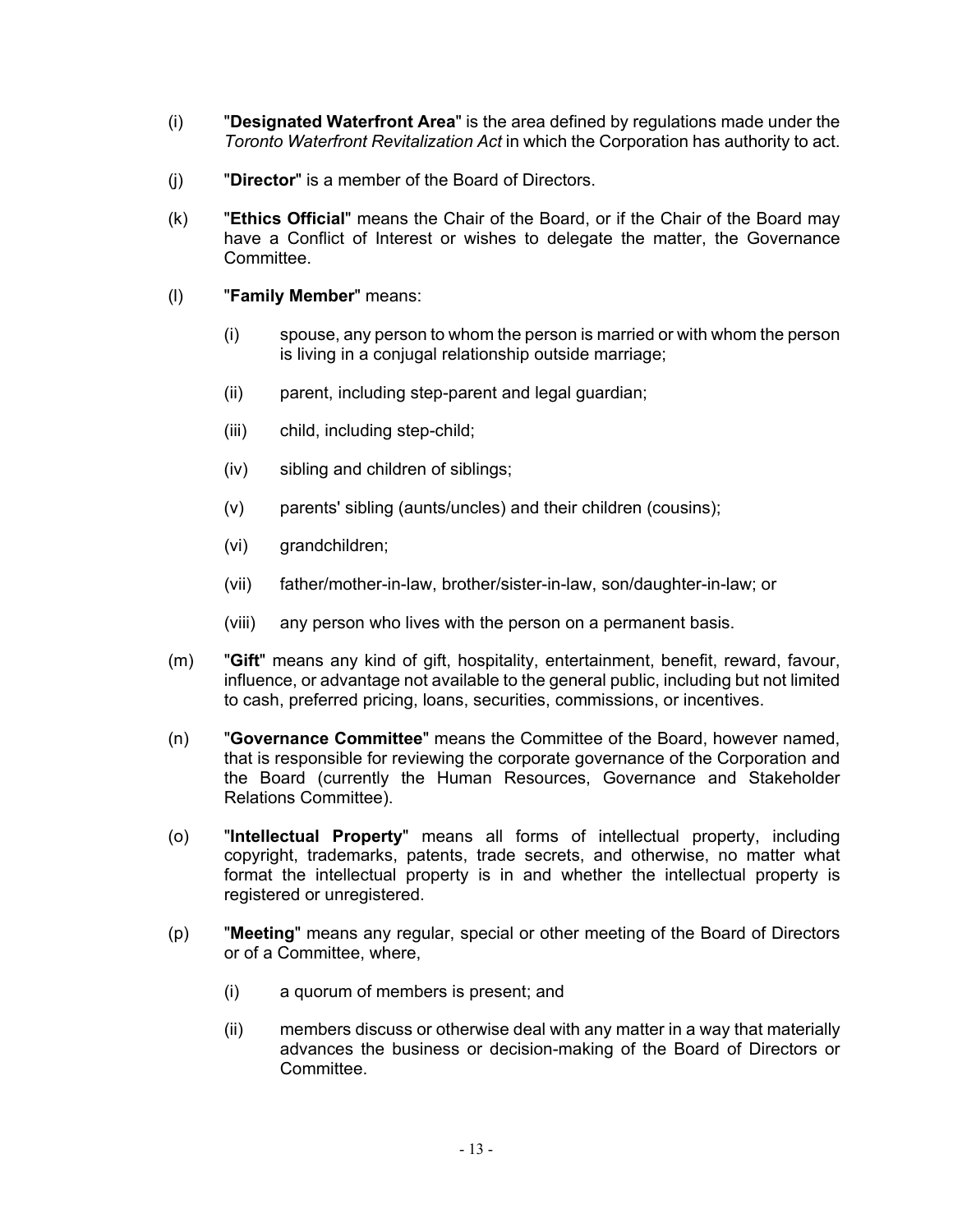- (q) "**Secretary**" means the Secretary of a meeting of the Board of Directors, a Committee, or of any other meeting.
- (r) "**Social Media**" means online tools, platforms, websites, and apps that allow people to create and share information online and/or in social networks. This information may be in formats including text, audio, video, images, podcasts, and otherwise.
- (s) "**Waiver**" means when the Ethics Official waives conduct or a situation that would otherwise be in breach of this Code, in order to promote the best interests of the Corporation.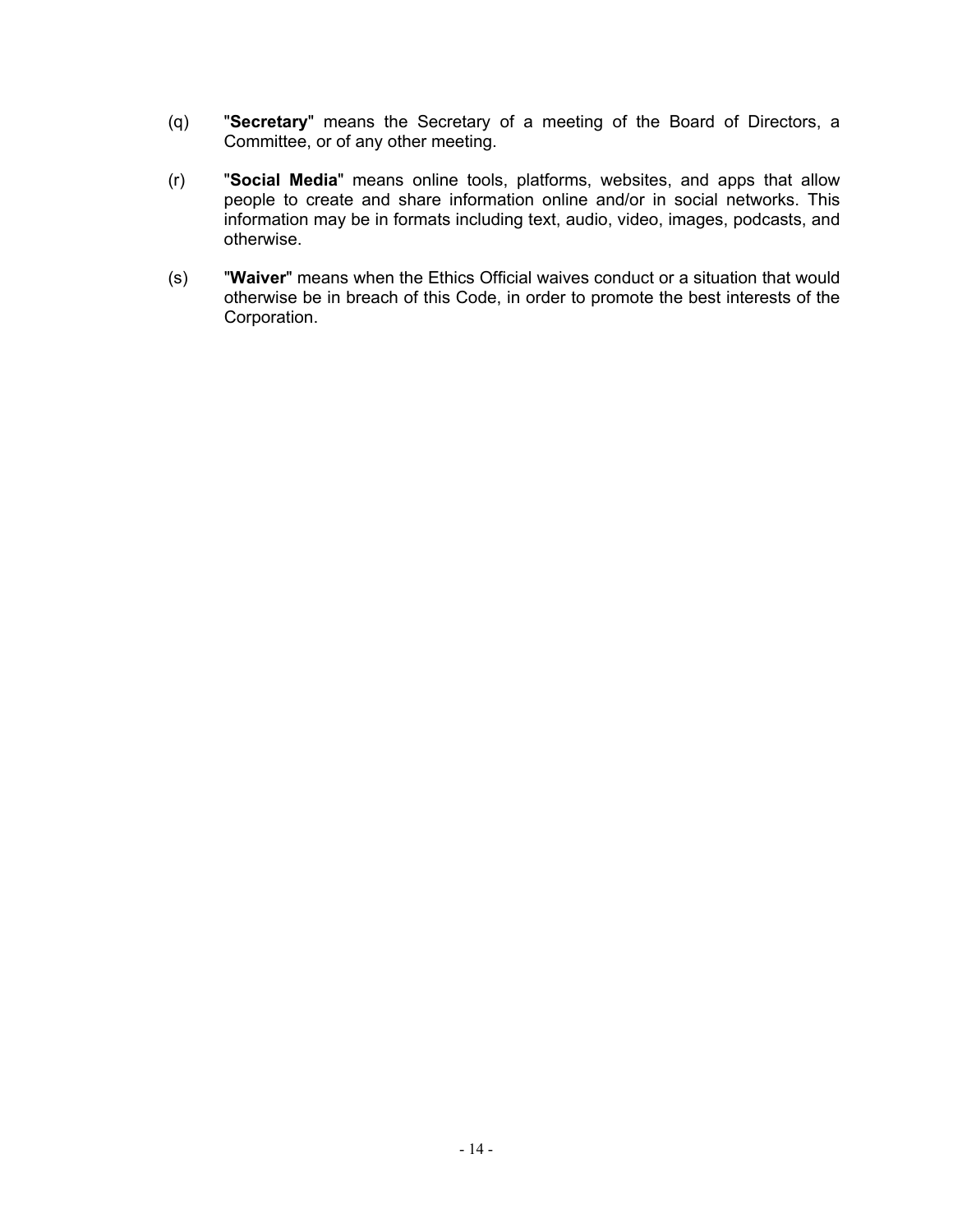#### **APPENDIX A**

#### **TORONTO WATERFRONT REVITALIZATION CORPORATION**

#### **DECLARATION**

To ensure that Toronto Waterfront Revitalization Corporation (the "**Corporation**") maintains its accountability and integrity, avoids potential embarrassment and reduces any legal exposure resulting from conflict of interest situations arising in its business, we have established a database to record information to allow us to determine if conflicts of interest exist.

In this regard, and after you have read and signed the Corporation's Code of Conduct and Conflict of Interest Procedures (the "**Code**"), you must complete this statement (the "**Disclosure Statement**") by checking off the appropriate items below and supplying any additional information that may be required to:

- <span id="page-15-0"></span>1. indicate whether you or any members of your immediate family (which for the purposes of this Disclosure Statement means your spouse (including your common law spouse, if any) and your respective (i) parents, their siblings and children, (ii) siblings and their children, (iii) children, and (iv) grandchildren, and/or (v) any person who lives with you on a permanent basis:
	- (a) own or control through either direct or indirect ownership (other than ownership of 5% or less of the shares of an issuing corporation) any interest in a corporation, partnership, or other entity or organization which has interests in any manner whatsoever in the plan to revitalize the Toronto waterfront or on other the Corporation activities; or
	- (b) work, whether as agent, employee, officer, director, partner, consultant, advisor, provider of financial or technical support or assist in any capacity whatsoever, any corporation or other entity which has interests in any manner whatsoever in the plan to revitalize the Toronto waterfront or other Corporation activities; and
- <span id="page-15-1"></span>2. confirm whether you have directed, coordinated, or otherwise arranged for any contractual or financial commitment involving the Corporation or are involved in any manner whatsoever with plans or potential plans to revitalize the Toronto waterfront or other Corporation activities, whether as a partner, agent or otherwise, to be awarded to any corporation or other entity in which any member of your immediate family have an interest whether as owner, employee, officer, director, partner, consultant or advisor.

If, after this form is completed, a change in circumstances occurs that would result in the information contained in this form being incorrect, you must promptly disclose this change in circumstances to the Chair of the Board of the Corporation, or his or her designee, and provide updated information as soon as possible.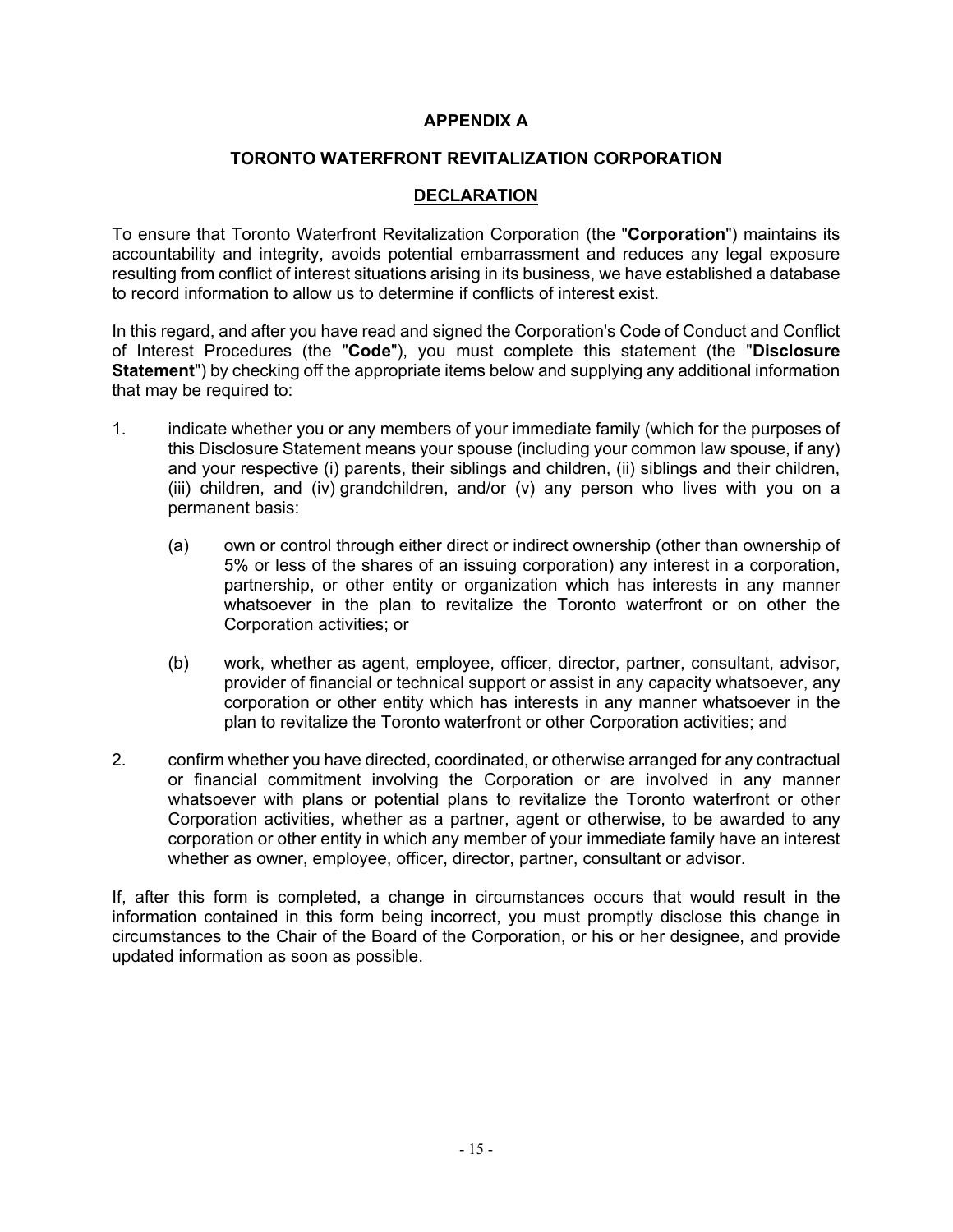Please complete the following statements (as applicable) and sign where provided below:

- A. I have read this Code and agree to comply with its provisions.
- B. I was given the opportunity to discuss this Disclosure Statement with the Corporation's legal counsel.
- C. With respect to the matters in paragraph [1](#page-15-0) above:

\_\_ \_\_ No, I confirm that neither I, nor any member of my immediate family, has any interest as described paragraph [1;](#page-15-0)

or

Yes, as set forth on Schedule "A" to this Disclosure Statement, I and/or the following member(s) of my immediate family do have an interest as described in paragraph [1.](#page-15-0)

D. With respect to the matters in paragraph [2](#page-15-1) above:

No, I confirm that I have not coordinated, directed, otherwise arranged and am not involved in any matters in any of the capacities referred to in paragraph [2;](#page-15-1)

or

Yes, as set forth on Schedule "A" of this Disclosure Statement, I have coordinated, directed otherwise arranged or am involved matters in the capacities referred to in paragraph [2.](#page-15-1)